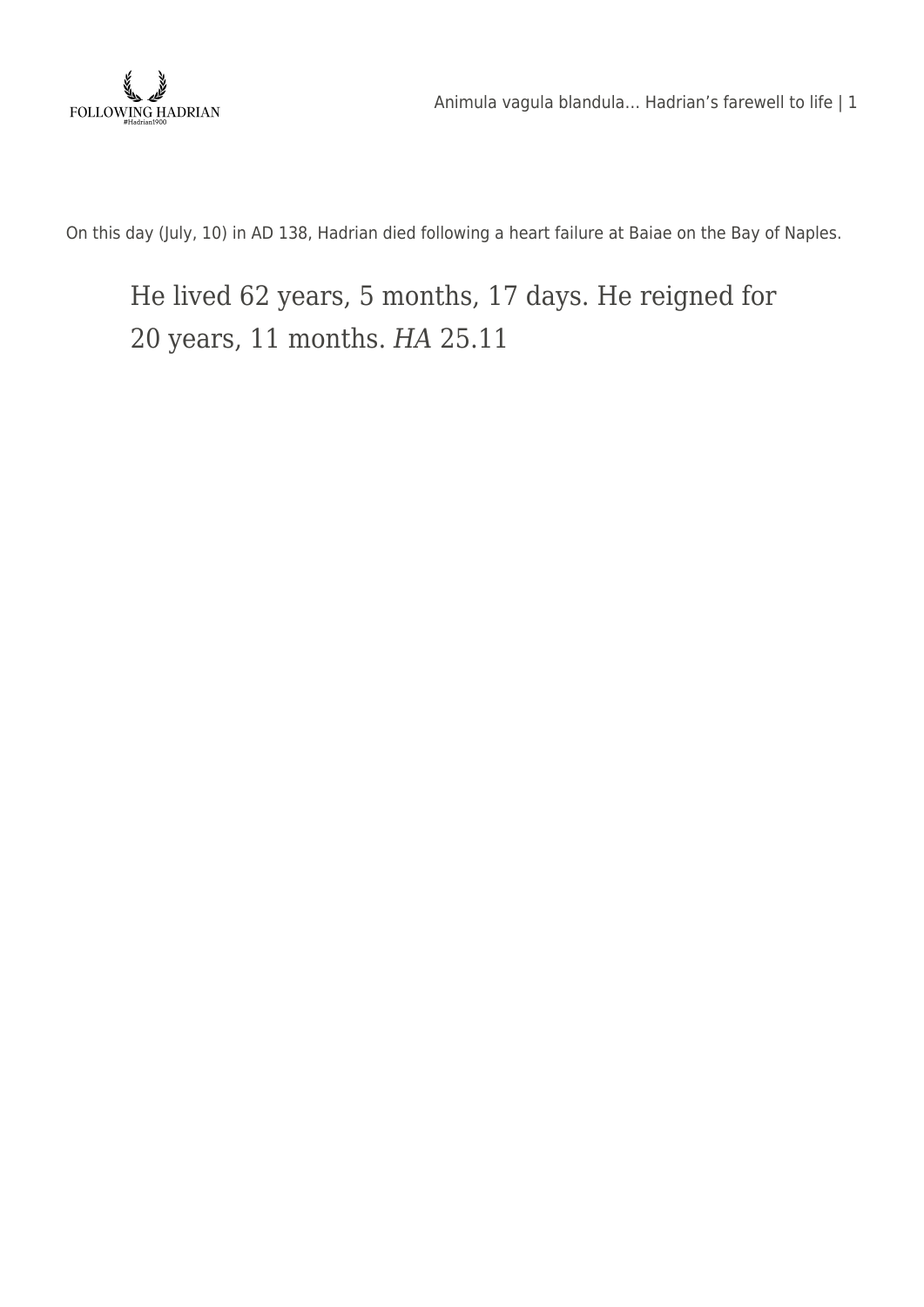

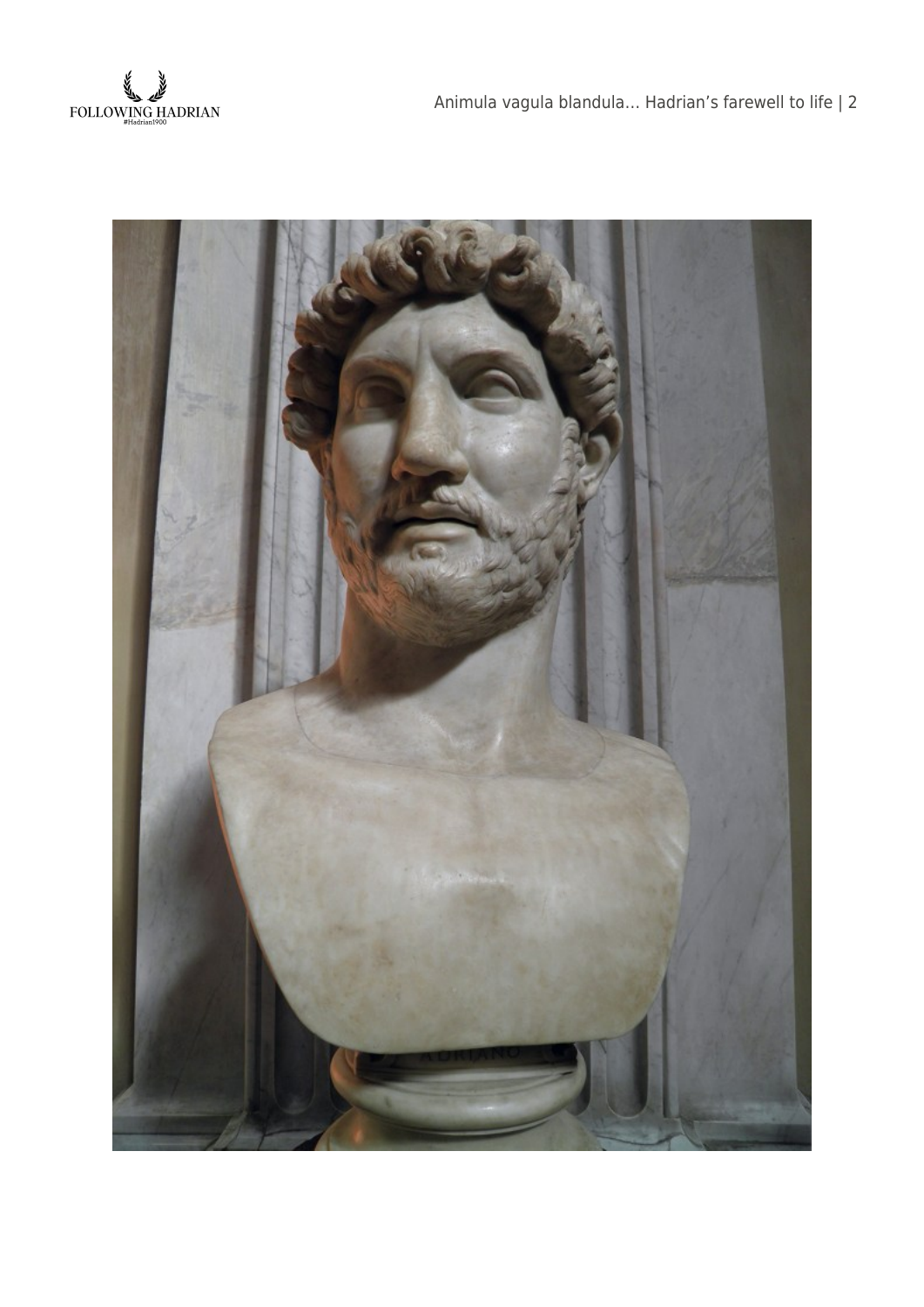Bust of Hadrian, from Hadrian's Mausoleum. Possibly created following the emperor's death in AD 138 (Vatican Museums).

According to Cassius Dio, Hadrian became ill in AD 136 when he was 60 years old. The nosebleeds, from which he had long suffered, intensified, and he began to despair of his life.

"He now began to be sick; for he had been subject even before this to a flow of blood from the nostrils, and at this time it became distinctly more copious. He therefore despaired of his life […]." *Dio* 69.17.1

In AD 138, Hadrian's clinical condition had worsened and he often desired to kill himself.

" […] he was constantly growing worse and might be said to be dying day by day, he began to long for death; and often he would ask for poison or a sword, but no one would give them to him." *Dio* 69.22.1

Cassius Dio reported that the cause of Hadrian's death was a heart failure. This diagnosis is supported by the bilateral diagonal ear creases on Hadrian's portraiture. Sculpted portraits of Hadrian show a remarkably naturalistic detail; a deep, bilateral diagonal crease in both earlobes. Many scientists believe that earlobe creases are linked to coronary artery diseases. The creases are caused by the collapse of blood vessels in the earlobe, one of the symptoms of the disease.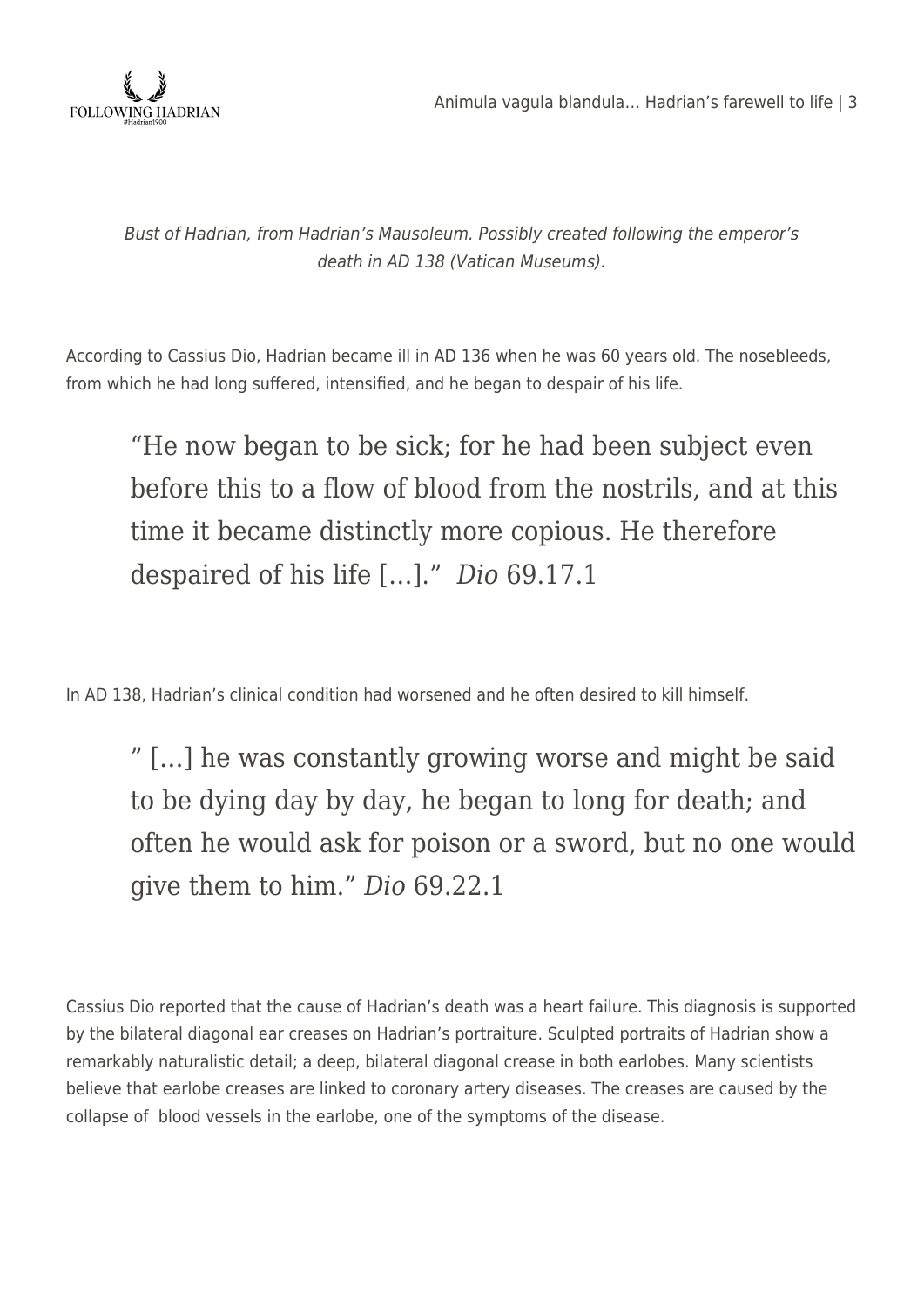

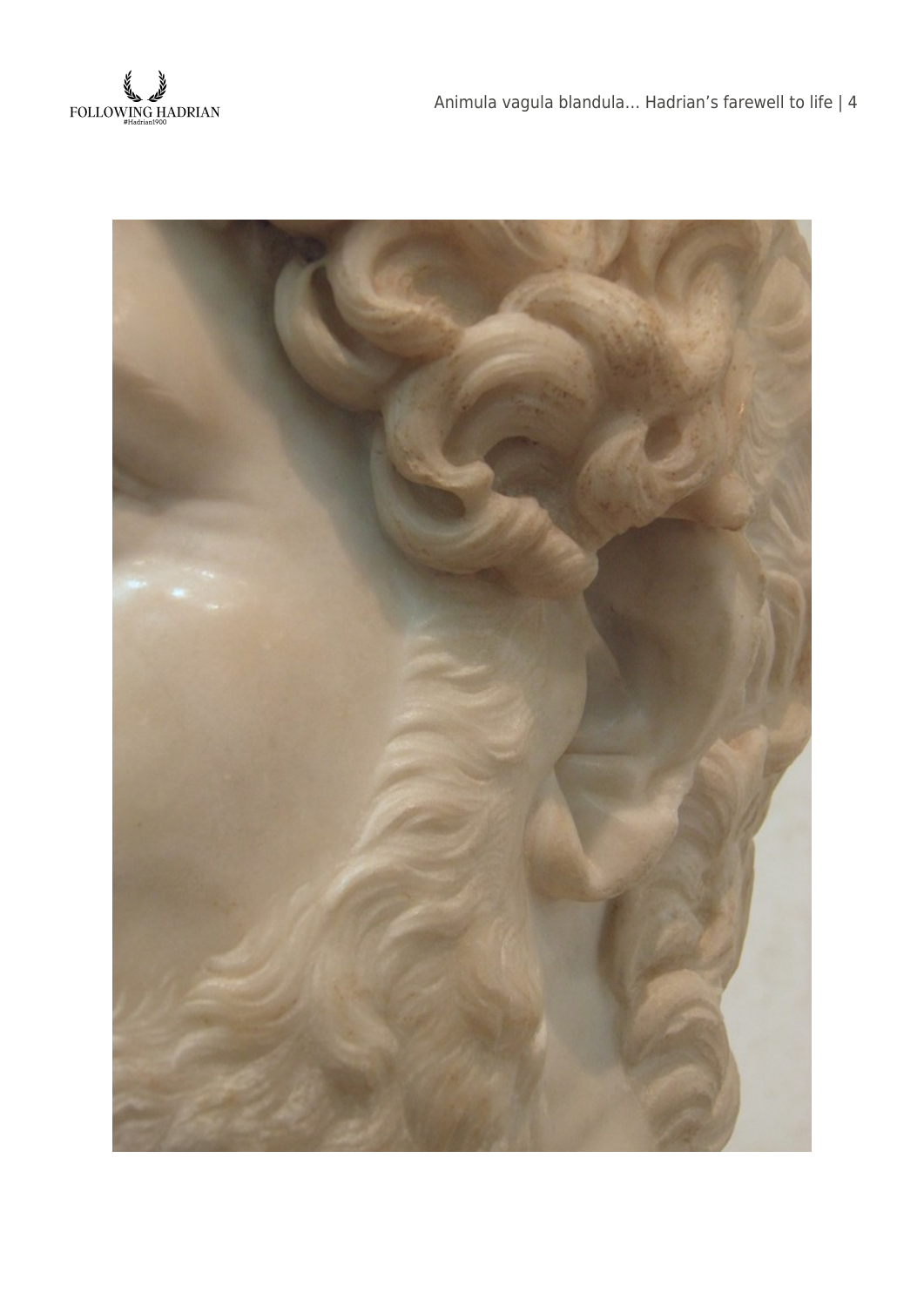

Hadrian's earlobe showing a deep diagonal crease (Palazzo Massimo alle Terme, Rome).

Hadrian spent the last moments of his life dictating verses addressed to his soul. According to the [Historia Augusta,](http://penelope.uchicago.edu/Thayer/E/Roman/Texts/Historia_Augusta/Hadrian/2*.html) Hadrian composed the following poem shortly before his death:

Animula, vagula, blandula Hospes comesque corporis Quae nunc abibis in loca Pallidula, rigida, nudula, Nec, ut soles, dabis iocos.

Little soul, you charming little wanderer, my body's guest and partner,

Where are you off to now?

Somewhere without colour, savage and bare;

Never again to share a joke.

These five lines have defied translation. There have been many translations from the best Englishspeaking poets. Anthony R. Birley writes: "Few short poems can have generated so many verse translations and such copious academic debate as these five lines—a mere nineteen words—of the dying Hadrian, quoted in the Historia Augusta." Among all the attempts, here is my favourite translation:

Oh, loving Soul, my own so tenderly,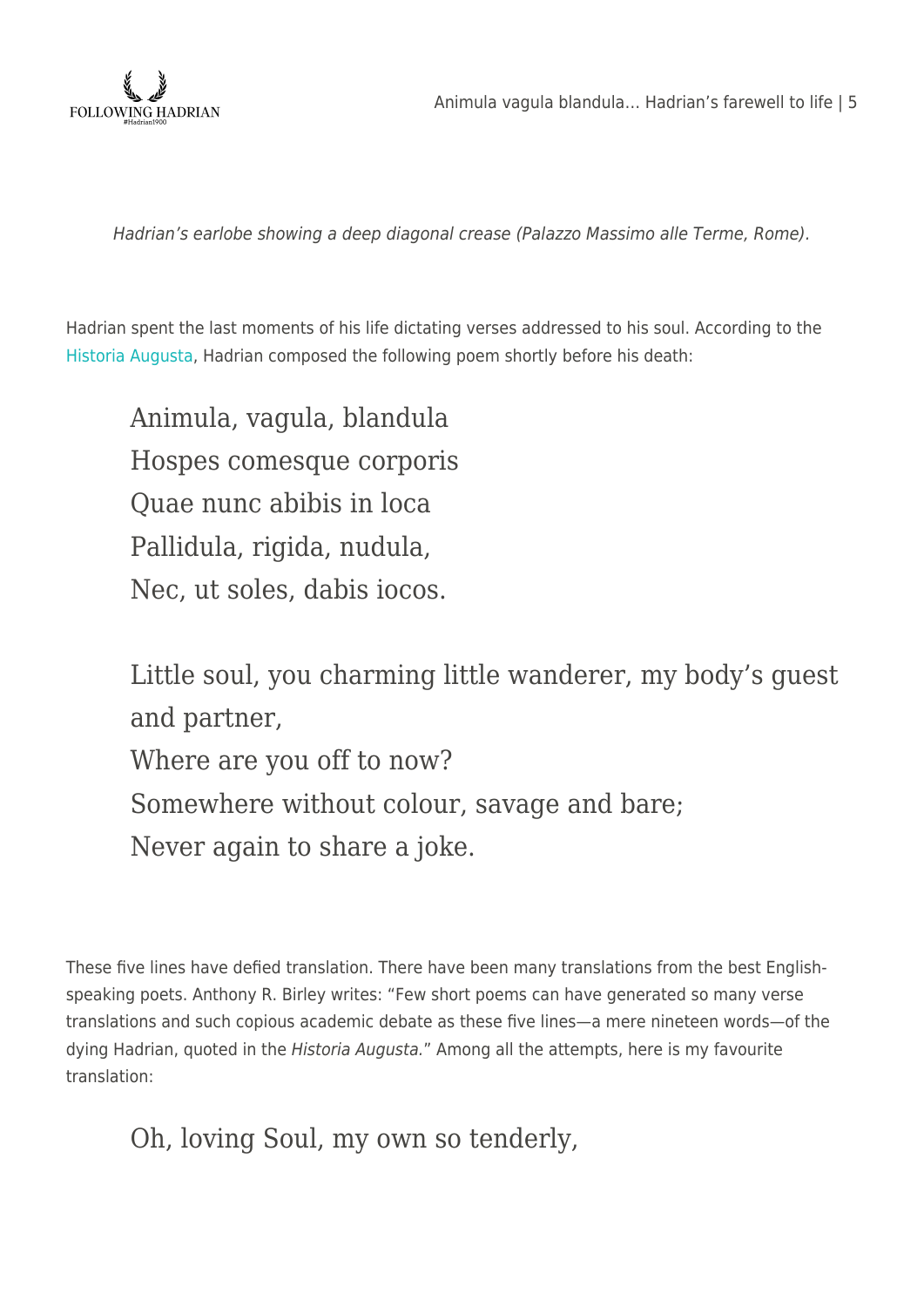

My life's companion and my body's guest, To what new realms, poor flutterer, wilt thou fly? Cheerless, disrobed, and cold in thy lone quest, Hushed thy sweet fancies, mute thy wonted jest.

—D. Johnston

But it is Marguerite Yourcenar's version that I find the most moving:

Little soul, gentle and drifting, guest and companion of my body, now you will dwell below in pallid places, stark and bare; there you will abandon your play of yore. But one moment still, let us gaze together on these familiar shores, on these objects which doubtless we shall not see again… Let us try, if we can, to enter into death with open eyes…

*—Marguerite Yourcenar "Memoirs of Hadrian", English translation from French by Grace Frick*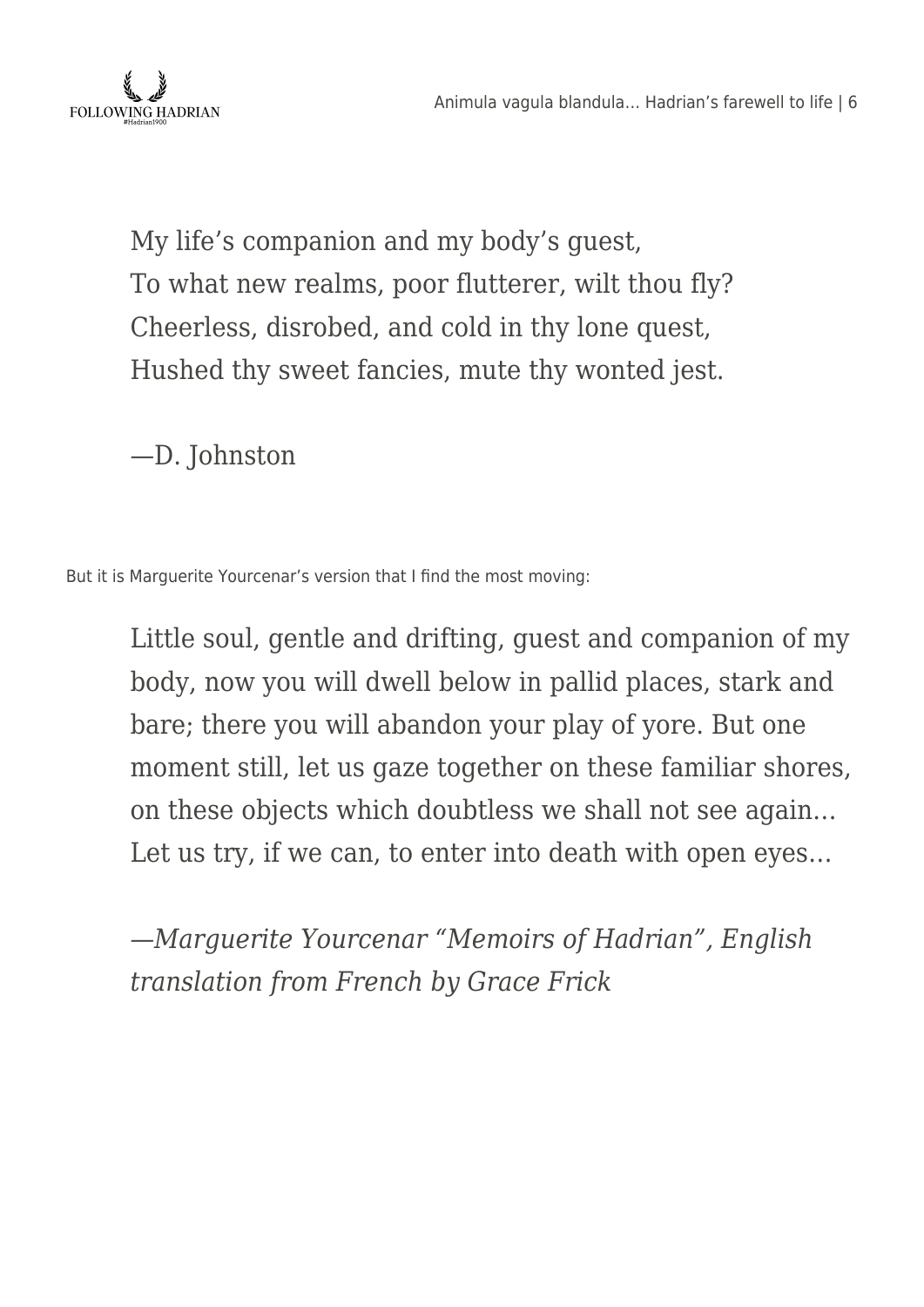

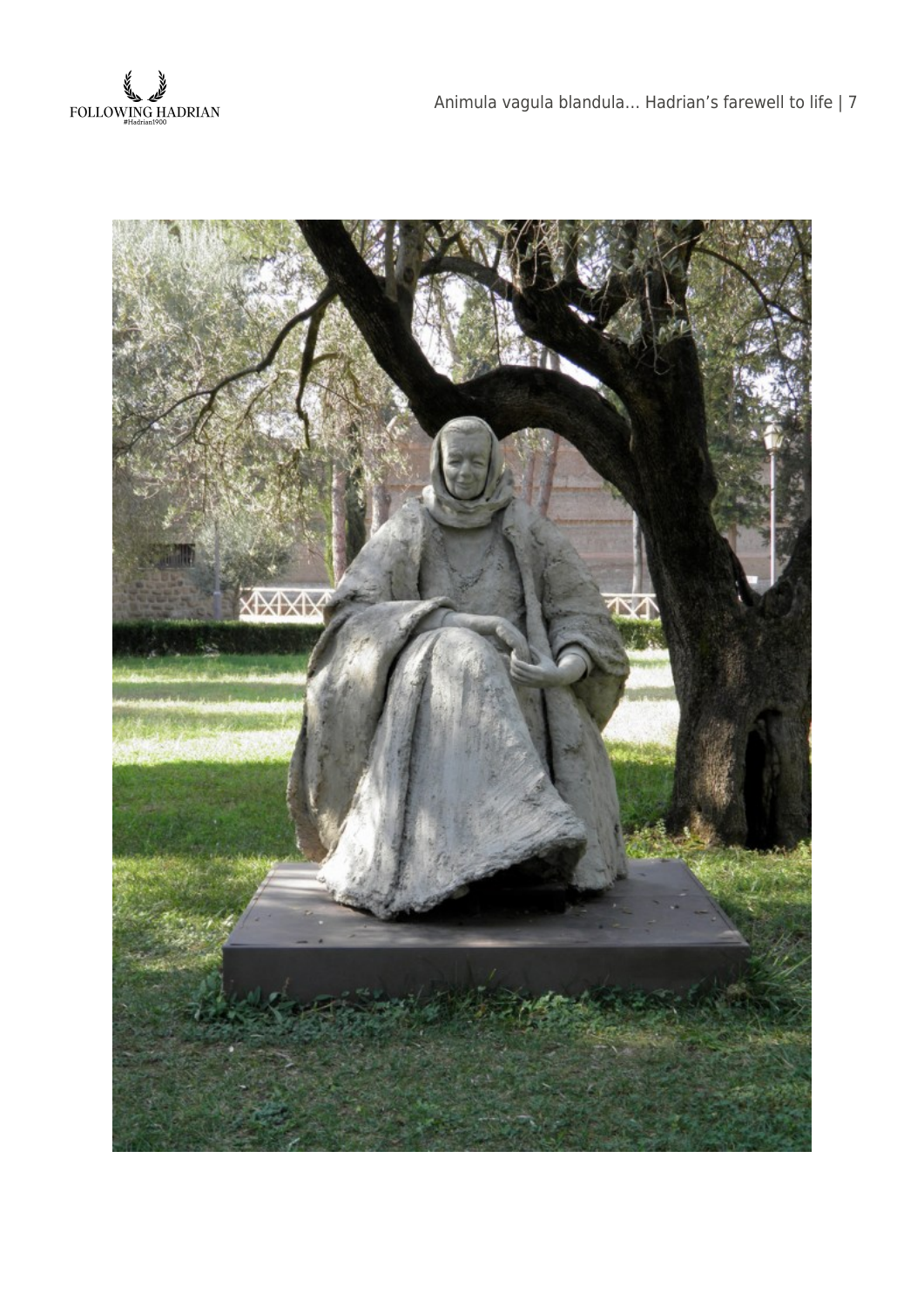

Statue of Marguerite Yourcenar, Hadrian's Villa, Tivoli.

Tributes to Hadrian continue to this day. [Ian Venables](https://ianvenables.com/), a British composer whose specialist genre is 'Song' set Anima Vagula Blandula for voice, clarinet and piano as part of a song cycle called 'On the Wings of love'. The translation used in the art song is from Antinous' biographer Royston Lambert (Beloved and God: The Story of Hadrian).



Hadrian was initially buried at Puteoli near Baiae, on an estate which had once belonged to Cicero. After the cremation and upon completion of the Tomb of Hadrian in Rome in AD 139 by his successor Antoninus Pius, Hadrian's ashes were placed beside his wife, Vibia Sabina, and his adopted son Lucius Aelius.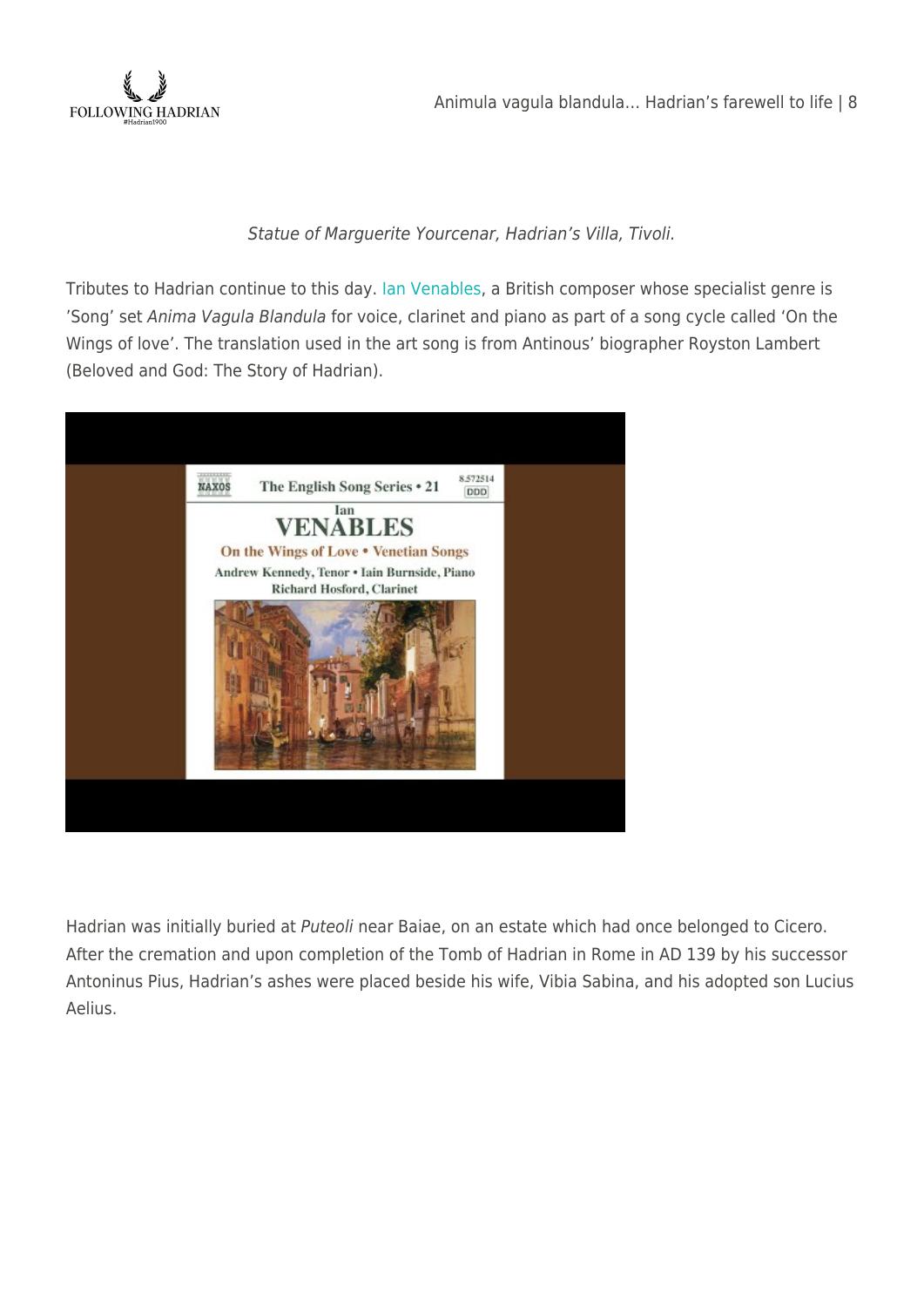



Mausoleum of Hadrian (Castel S. Angelo), Rome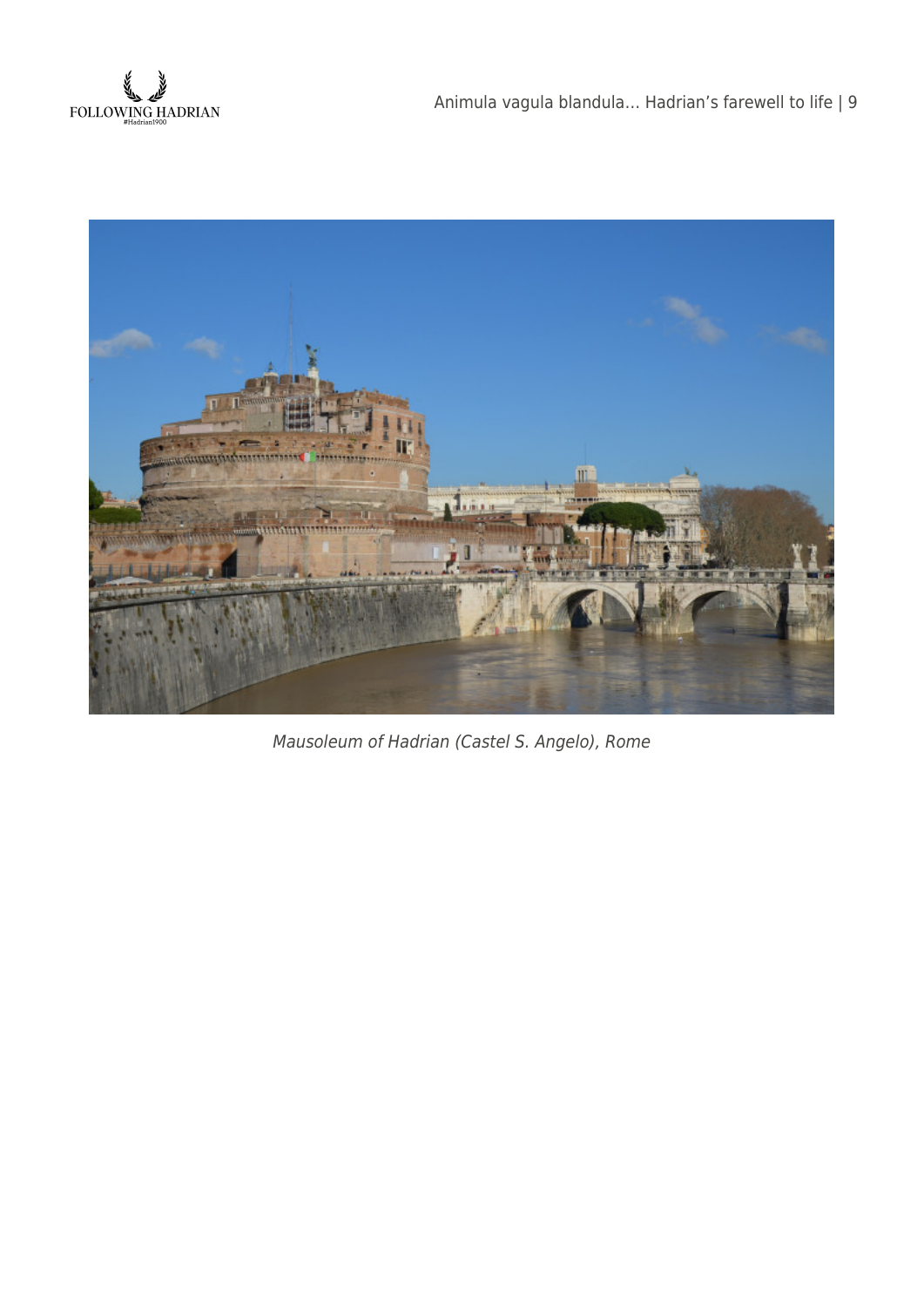



Mausoleum of Hadrian (Castel S. Angelo), Rome

Hadrian died an unpopular man with the Senate and it was only with the intervention of Antonius, who was later given the title "Pius", that Hadrian was deified in AD 139. A [great temple](https://followinghadrian.com/2015/01/21/the-hadrianeum-and-the-personifications-of-provinces/) in the Campus Martius was built to his memory in the early 140s.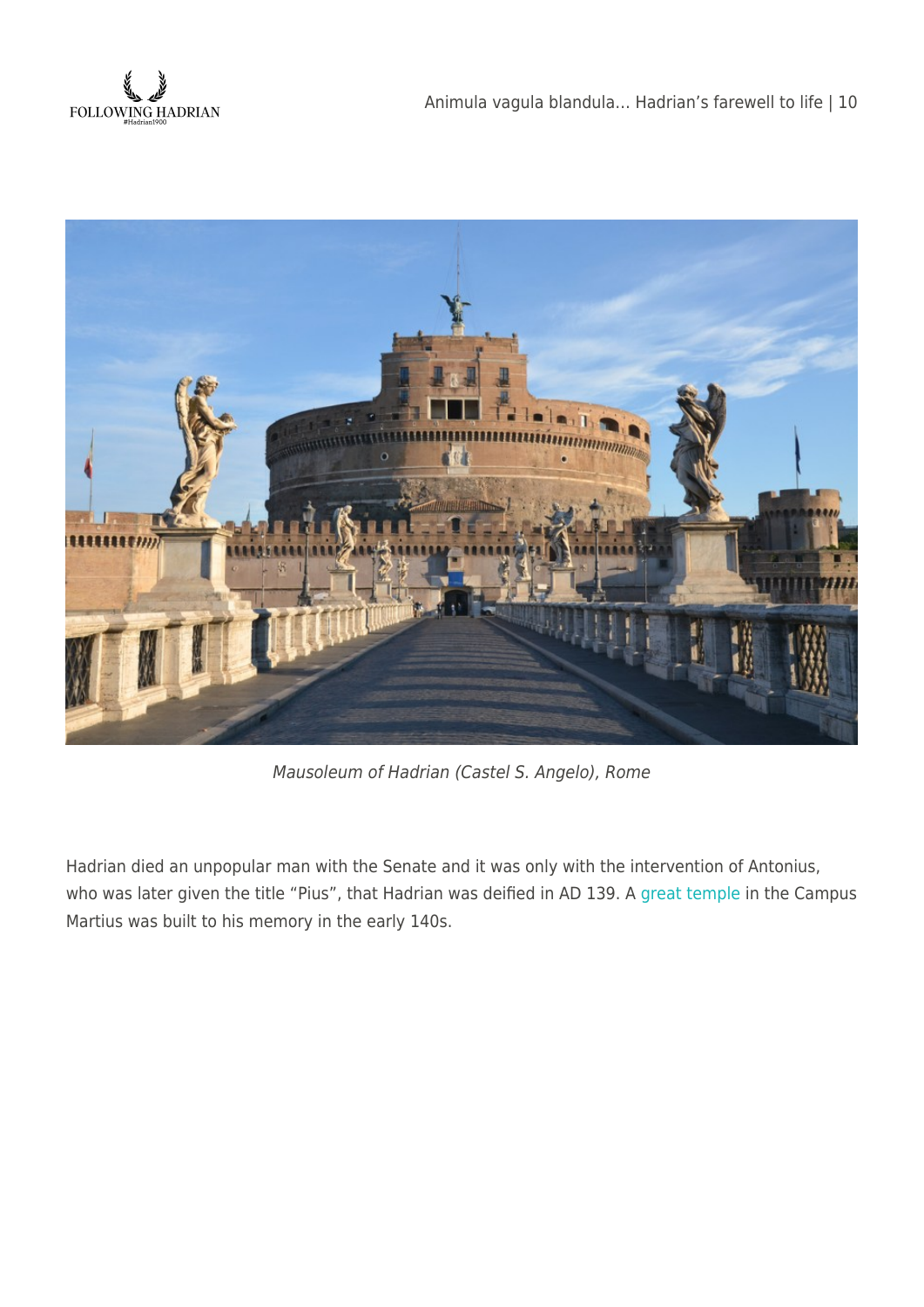



The Temple of the deified Hadrian (Hadrianeum) in Rome.

Much was said against him after his death, and by many persons. The senate wished to annul his acts, and would have refrained from naming him "the Deified" had not Antoninus requested it. Antoninus, moreover, finally built a temple for him at Puteoli to take the place of a tomb, and he also established a quinquennial contest and flamens and sodales and many other institutions which appertain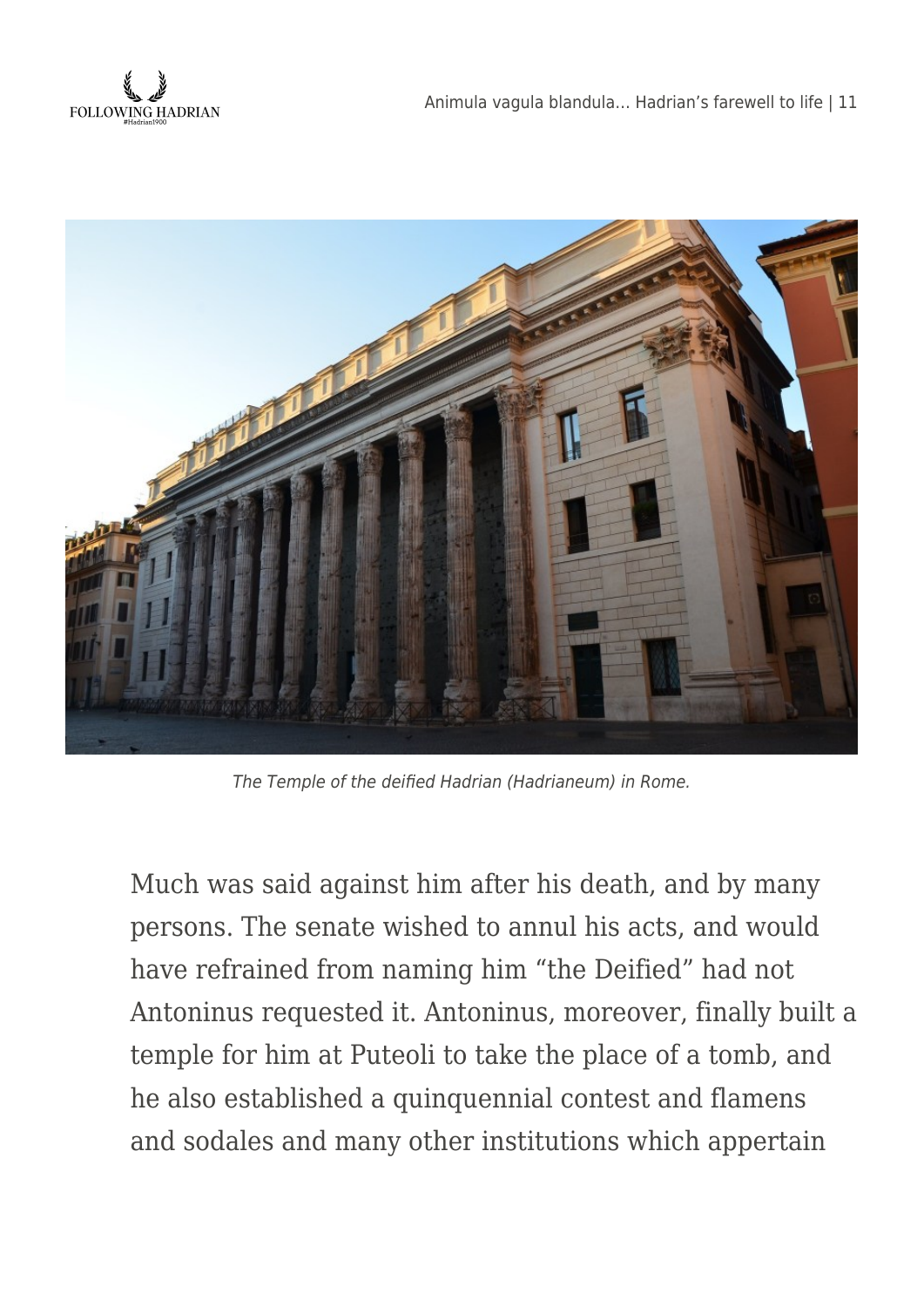

## to the honour of one regarded as a god. It is for this reason, as has been said before, that many think that Antoninus received the surname Pius. *HA* 27.1-2

A noble and highly cultured figure who was strong and austere, Hadrian was a brilliant soldier but also an astute politician with a predilection for art, music, philosophy and literature.

For almost 21 years Hadrian had ruled over one of the greatest empires the world had ever seen and the legacy of his reign is still with us today.



Modern statue of Hadrian in the gardens of Castel Sant'Angelo in Rome.